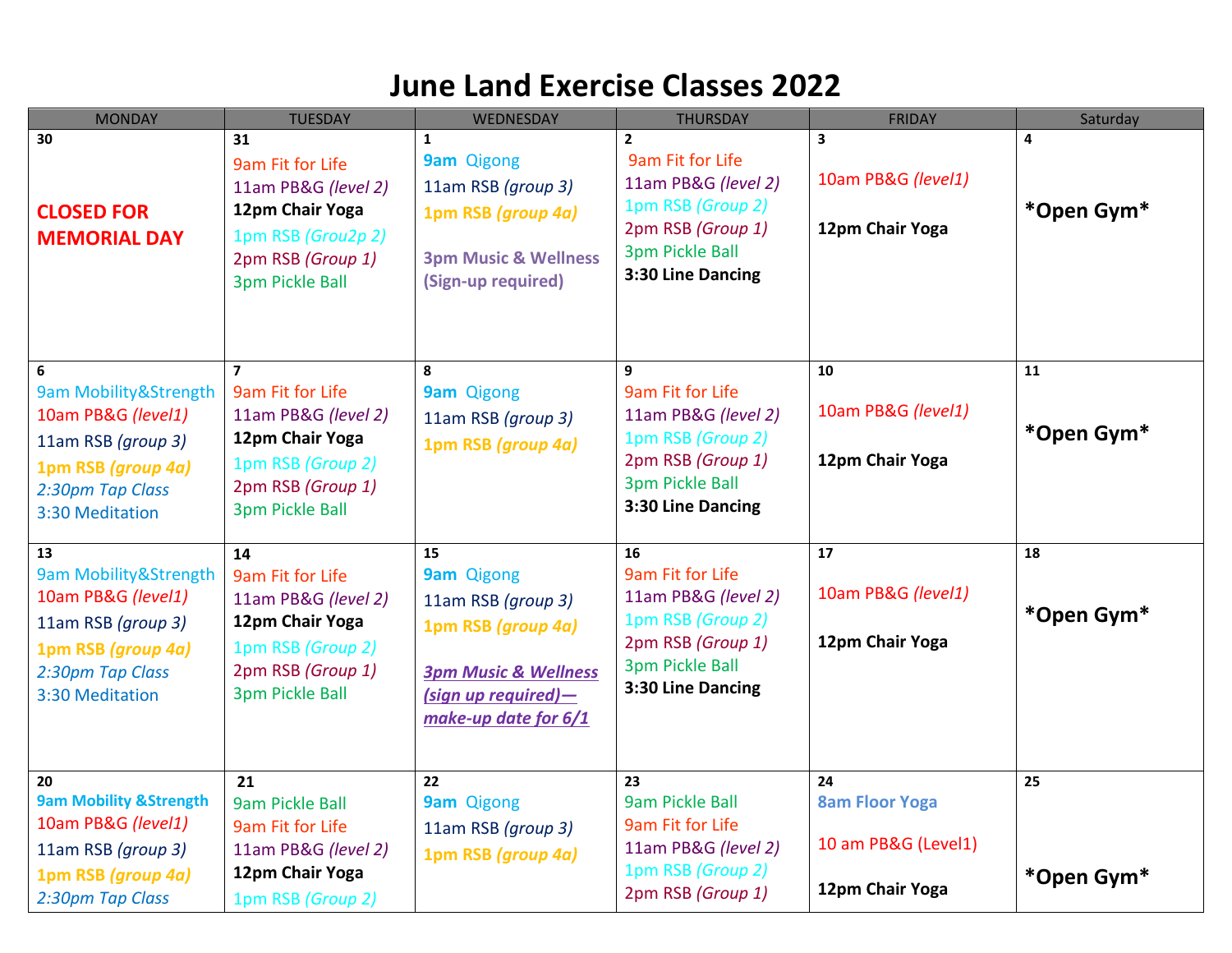| 3:30 Meditation                                                                                                                                   | 2pm RSB (Group 1)                                                                                                                                 |                                                                     | 3:30 Line Dancing                                                                                                               |                                                                                  |                                |
|---------------------------------------------------------------------------------------------------------------------------------------------------|---------------------------------------------------------------------------------------------------------------------------------------------------|---------------------------------------------------------------------|---------------------------------------------------------------------------------------------------------------------------------|----------------------------------------------------------------------------------|--------------------------------|
| 27<br><b>9am Mobility &amp; Strength</b><br>10am PB&G (level1)<br>11am RSB (group 3)<br>1pm RSB (group 4a)<br>2:30pm Tap Class<br>3:30 Meditation | 28<br>9am Pickle Ball<br>9am Fit for Life<br>11am PB&G (level 2)<br>12pm Chair Yoga<br>1pm RSB (Group 2)<br>2pm RSB (Group 1)<br>3:30pm Tap Class | 29<br><b>9am</b> Qigong<br>11am RSB (group 3)<br>1pm RSB (group 4a) | 30<br>9am Pickle Ball<br>9am Fit for Life<br>11am PB&G (level 2)<br>1pm RSB (Group 2)<br>2pm RSB (Group 1)<br>3:30 Line Dancing | <b>8am Floor Yoga</b><br>10am PB&G (level1)<br>12pm Chair Yoga<br>3pm Yoga W/Val | *Open Gym *<br>9am Pickle Ball |

**Warm Hearth Fitness Center Always Recommends You Speak With Your Doctor Before Starting Any Exercise Program. \*Please see a Fitness Center staff member before participating in classes to complete required paperwork\***

## **Fit for Life ★★★**

This class focuses on strength and endurance using weights and greater repetitions. Full range of motion, lower body movements, arms & shoulders to improve every day strength and functionality. Will use physio balls, bands & free weights.

## **Mobility & Strength**

Segments include: Qigong, Tai Chi, Yoga, Breath work, aerobic, balance, stretch, and strength exercises to restore, rebuild and repair.

#### **Chair Yoga**

Participants enjoy the benefits of relaxation and increased flexibility from practicing yoga while sitting in a chair. The class will focus on breath work, stretches, supported strengthening poses and meditation.

### **Floor Yoga**

This class utilizes floor techniques to the core, low back and entire body under the guidance of Noelle Dijoud.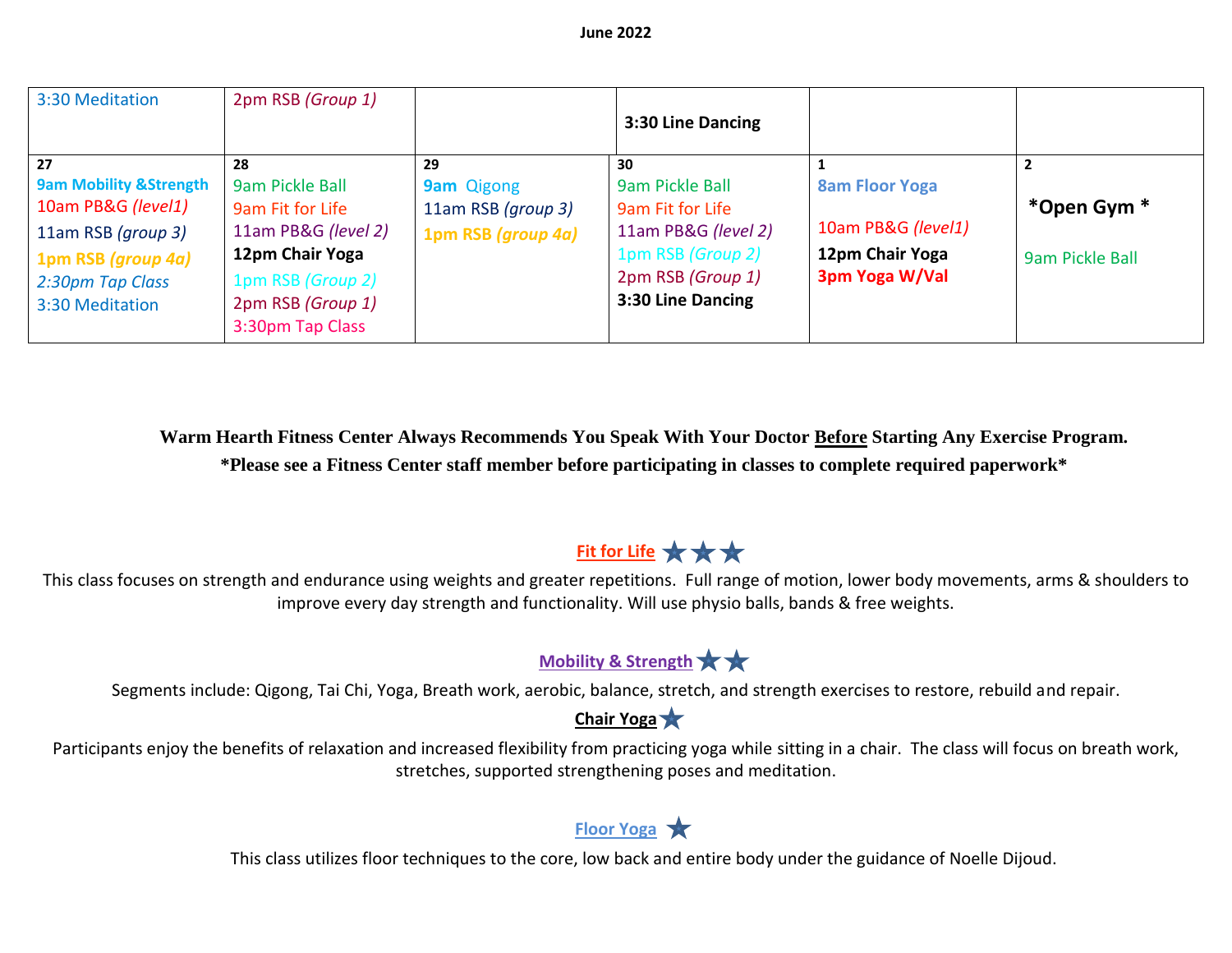**June 2022**

#### **Posture, Balance, & Gait** *(Level 2)*

A class designed to work on body mechanics and muscle memory through body weight/awareness and strength training.

#### **Posture, Balance, & Gait** *(Level 1)*

A class designed to work on body mechanics and muscle memory through body weight/awareness and strength training. Most exercises are done by the bar or seated, as this class is designed for our less balanced folks.

### **Rock Steady Boxing (RSB)**

RSB is a world-renowned program designed for those with Parkinson's. RSB exercises are largely based off of boxing drills. Classes will work on optimal agility, speed, muscular endurance, accuracy, hand-eye coordination, footwork, and overall strength to defend against and overcome opponents associated with Parkinson's.

## **Tap Dance** ★★

*Learn basic steps, rhythms and hand motions for theatrical tap. Benefits include better balance, stamina and range of motion. WHV Tap Club is for members to reconnect with their community in an environment of encouragement and ageless play. Pre-registration is required. If needed, assessment of this class should be consulted with your doctor if there are questions about mobility issues. If you have questions contact Mardy at [mbaker@warmhearth.org.](mailto:mbaker@warmhearth.org)*

### **Mindful Meditation**

This resident led class will allow you to learn the techniques of meditation and leave class feeling better than you arrived.

## **Rejuvenation Qigong**  $\star \star \star$

This class will combine movements using the whole body. Movements contain repetitions allowing body memory to comfortably reset into proper alignment. Both Longevity Qigong (*using copper rods*) and Precision Qigong (*standing or sitting*) are offered.